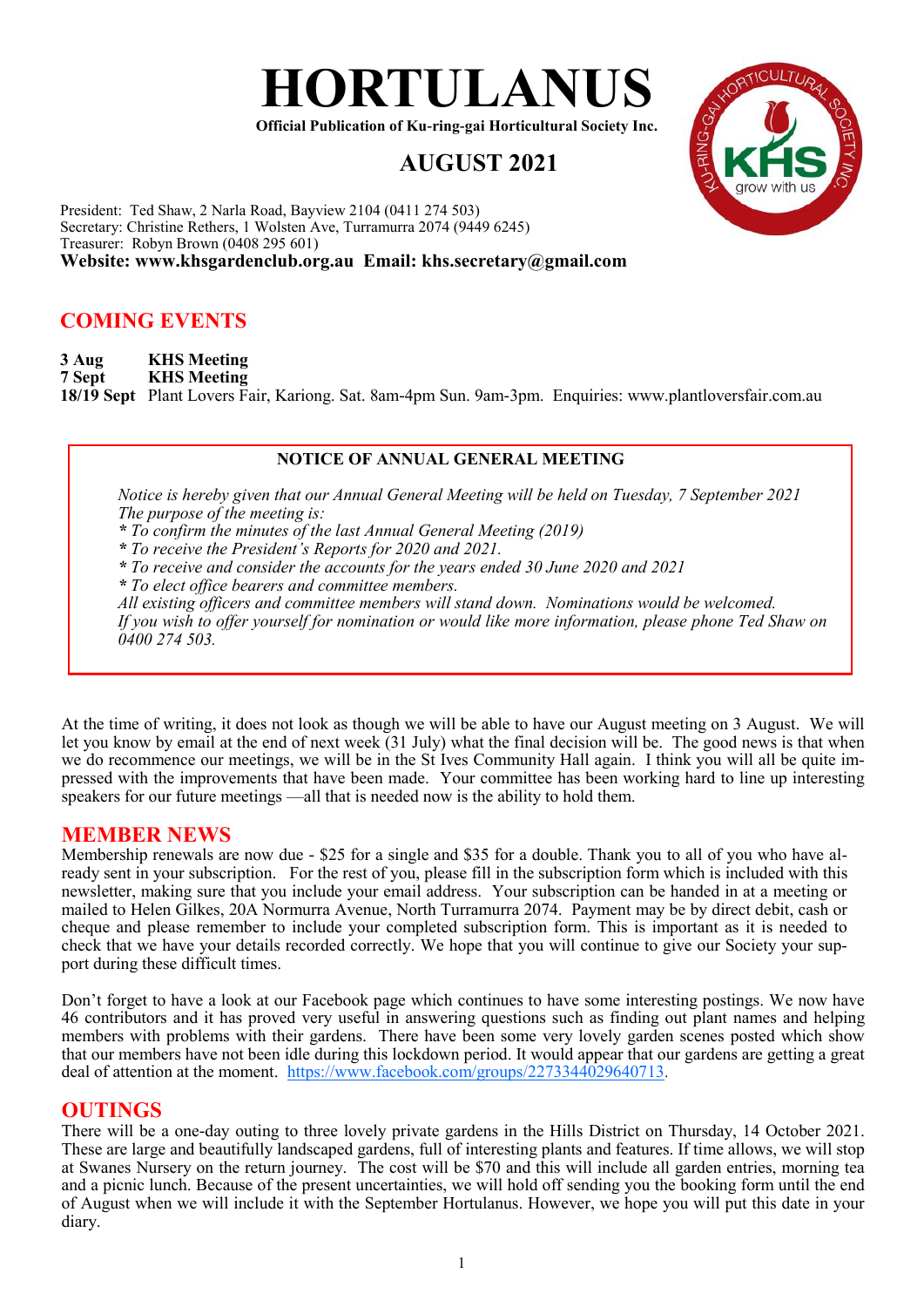### **IN THE VEGIE PATCH**

Even if you have not paid much attention to your vegie patch this winter, it is not too late to put in some crops that will grow quickly and be ready for harvesting in 6-8 weeks. In Sydney, winter is the best time for growing many types of leafy vegetables as the hot weather of summer causes them to mature and go to seed too quickly. First you will need to prepare a part of your garden bed which will get full winter/early spring sun. Dig in plenty of your home -made compost or good quality cow manure along with a handful or two of garden lime. It is probably too late to sow seeds so get yourself some good quality seedlings from your local nursery. Quick growers include lettuce (the cut-and-come-again type like Oakleaf lettuce are probably the best and provide a longer harvesting time), rocket, Asian greens, silverbeet and English spinach. It is too late for broccoli and cauliflowers but you could try some radish from seed as they are incredibly quick-growing. Sow a short row of these and then two weeks later sow another row so that you get continual cropping.

Don't forget to plant some herbs—again seedlings are usually more successful in late winter. Herbs that grow well now include parsley (curly or Italian flat-leaf), chives, oregano and thyme. It is too early to put in basil so wait a couple of months for this as they like the warm weather. One herb that grows much better in winter is coriander which, unlike the others, is best grown from seed. In the warmer months it goes to seed very quickly (but of course you can harvest the seed also to use in cooking).

If you haven't got a dedicated vegie garden, many gardeners have great success by just popping their vegies in spaces in their flower garden. This works particularly well as the critters that also like a feed on your vegies often don't find them hidden among the flowers. By the way, parsley looks particularly attractive as an edging as does thyme.

If you like to grow your own tomatoes, you can now plant seeds in punnets, using good quality seed-raising mix, and put these in a sunny and warm spot on a window sill. With luck, they will be ready to plant out by mid-September and you will have saved yourself quite a bit of cash as seedlings are not cheap to buy in the nursery.

#### **EARNEST HENRY WILSON, PLANT HUNTER by Hugh Myers**



**conopsis integrif** 

It took a single dried specimen of the Handkerchief Tree (Davidia involutcrata) to steer 23-yearold Earnest Henry Wilson away from a career of teaching Botany to a life of plant hunting. The sample had been sent by Doctor Augustine Henry, an Irish doctor working in China to Kew Gardens in 1891. After the seeds that had been sent by Henry failed to germinate, he urged Kew to send a collector to gather samples. James Veitch, the proprietor of Veitch Nurseries, felt the plant would be popular with the emerging breed of suburban gardeners and decided to sponsor a collector. At the suggestion of Kew's Director, William Thistleton Dyer, Veitch selected Wilson. He gave him a three-year contract to seek out and bring back Davidia involucrata and instructed him "not to dissipate time, money or energy on any other plants."

In February 1900 Wilson arrived at Yichang, the port on the Yangzi River that was to be his headquarters for the next two years. Dr Augustine Henry had agreed to help him hunt and locate the Davidia but his directions amounted to little more than a cross on a hand drawn map covering 50,000 square kilometres. Undaunted, Wilson gathered together a team of men to carry his equipment and set off into the interior. When they eventually arrived in the area where the tree was located, a local guide agreed to take them to the exact spot. On arrival, instead of seeing a beautiful tree, they found a stump and a newly built wooden house that had been



fashioned from it. Fortunately, Wilson found another of the trees while collecting south-west of Yichang. He noted that the white flowers were akin to huge butterflies or small doves amongst the trees. When Wilson returned to England, Veitch was very pleased with him and his work. Not only had he brought back seeds of the Davidia but he had collected many other seeds and bulbs as well. He also compiled an Herbarium of over 2,600 records.

By January 1903, newly married Wilson was China-bound again on Veitch's behalf. This time to gather Meconopsis integrifolia from the highlands of Tibet. Despite almost having his boat ripped apart on jagged rocks amid the Yehtan rapids Wilson made it into Tibet and found the desired golden fields of Meconopsis. During two forays into the mountains, he collected seeds of this and M punicia plus many specimens of other plants.

He wrote to Thistleton Dyer at Kew "on these two trips I have collected some 900 species of plants, a complete set of which will eventually find a home in the Kew Herbarium".

Once he was back home, Harvard University persuaded Wilson to make a third trip to China on their behalf. This time he was to increase the knowledge of the woody plants of the Chinese Empire and to introduce into cultivation as many is possible. Despite contracting malaria, Wilson managed to gather Acer wilsonii, Clematis tangutica obtusius and Rhododendron moupinense. Wilson had a

soft spot for rhododendrons later writing "to traverse the mountains of Western China in the rhododendron season is to enjoy a feast of beauty not excelled the world over". Once the trip was over, Wilson brought his wife and daughter to Boston and took up a temporary position at the Arnold Arboretum supervising the organising of his herbarium collection. However, it was not long before he was off again. This time it was to collect bulbs of the Regal Lily (Lilium regale) that he had encountered on an earlier trip. Eventually he made it

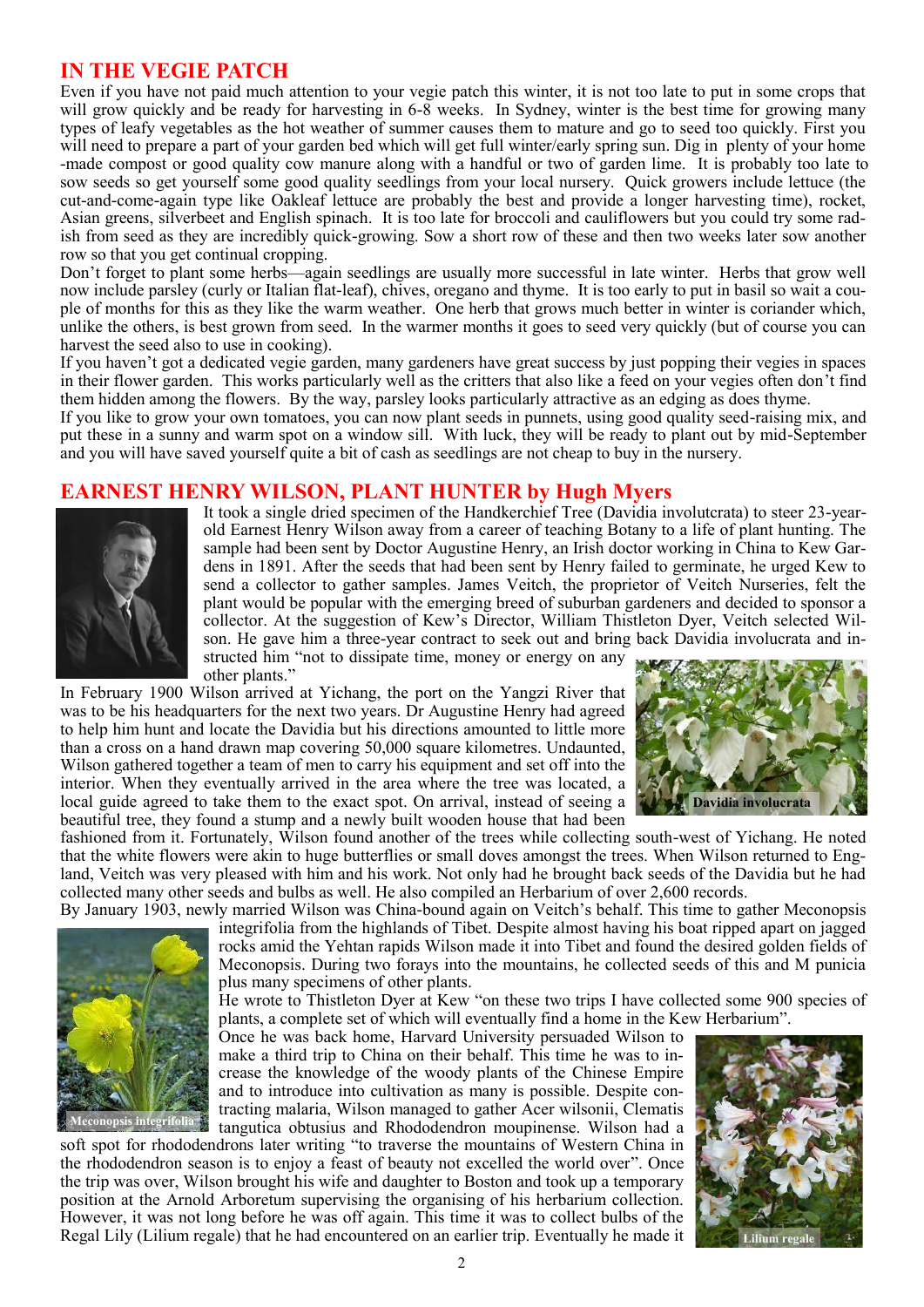to the remote Min Valley where "in the summer the heat is terrific and in the winter the cold is intense and in all seasons these valleys are subject to sudden and violent windstorms against which man or beast cannot make any head way." After marking the position of some 6000 bulbs that were to be lifted in October, Wilson was being carried along a remote mountain track in a sedan chair when he was struck by a landslide. He was injured in one leg that left him with a permanent limp that he called his 'lily limp'.

Wilson made two more trips during which he explored Japan, Korea and Taiwan. These trips were made with his wife and daughter. In Japan he visited the city of Kurume on Kyushu Island where he saw a century-old collection of 250 named azaleas. He brought a selection of them back to North America saying "proud am I of being the one to introduce these exquisite damsels to the gardens of Eastern North America. The collection became known as 'The Wilson 50' though in fact there were 51.



Wilson returned to work at the Arnold Arboretum but he unfortunately died prematurely in a car crash in 1930. In his lifetime he had introduced over 1000 species to Western

gardens, mostly from China. In his book '*Plant Hunting'* he wrote "to no part of the world do gardens owe more than China, the kingdom of flowers.

(Plant names are made up of a genus name and an epithet and are in Latin. If you come across a plant name with the epithet *veitchii* or *wilsonii* it will be because they were named after the first person who collected and/or described this plant which in this case would be the Veitch's nursery or Ernest Henry Wilson. Examples include Paeonia *veitchii* and Primula *wilsonii.* Ed.)



► Winter is a great time to do some maintenance on some of your garden fixtures and fittings. The leaves are off many of your shrubs and trees and this will let you see what is going on behind them. This is a good time to check your fences. Go round and give them a shake to see if any of the posts have rotted since you last checked them. If they have,

you can make some temporary repairs by driving a star picket into the ground alongside the rotted post and screwing it to the post. This will hold it until you have time do a more permanent repair.

► Another job that can be done at this time is to check your stone or concrete paths for a build-up of the nasty green slime that is very slippery. A water blaster is the quickest way to remove this but wait for a nice warm day before tackling this job.

► Before new leaves appear on your deciduous plants, go round and pick up all the old leaves that have accumulated under your plants. This will help to keep the area clean and cut down on the leaves harbouring any pests. The old leaves can then be safely composted. While you are there, check for dead branches and cut them out. This will allow more light and air into your plant.

► Hold off watering your cacti and succulents at this time of the year as they will not be actively growing just yet. When the warmer weather comes, then is the time to start watering again. However, this is a good time to repot any that might need it. Use a potting mix especially formulated for cacti. It will have extra sand and gravel in it that will provide the good drainage that these plants need.

**►** Keep on top of the winter grass that will be appearing in your lawns. It is easy to pull out by hand so if you have a big lawn, just do a small patch each day and before you know it, the job will be done. If you leave it, the grass will produce seeds and you will have the same or an even bigger problem next year. It is really worthwhile trying to get rid of it in one go if you can.

By now, some of your early-flowering bulbs will have finished flowering. It is important to give your bulbs some food whilst they still have some green leaves as this will help to produce the flowers for next year. A good liquid fertiliser will do the job nicely. Once the leaves start to dry off, you can stop fertilising. It is important not to cut off this foliage as until it dies down completely, it is helping to feed the bulb ready for next year's growth.

► Now is a good time to give your begonias a bit of attention. Most of them will be dormant so it is time to give them a tidy-up. Cut out any old growths and clean up any old and torn leaves. With your cane begonias, take out at ground level any canes that have been there for a number of years as they will have lost their vigour. These will be the thickest canes and the darkest in colour. This will encourage new growths which will emerge once the weather starts to warm up again.

► By now you should have cut back most of your salvias. The only ones not to cut back yet are those special winter-flowering varieties such as Salvia involucrata and Salvia karwinskii. Most salvias can be cut to within 25cm of the ground. However, some like Salvia leucantha and Salvia madrensis will have their next years' new growths emerging already so with these, take out all the old growths at ground level.